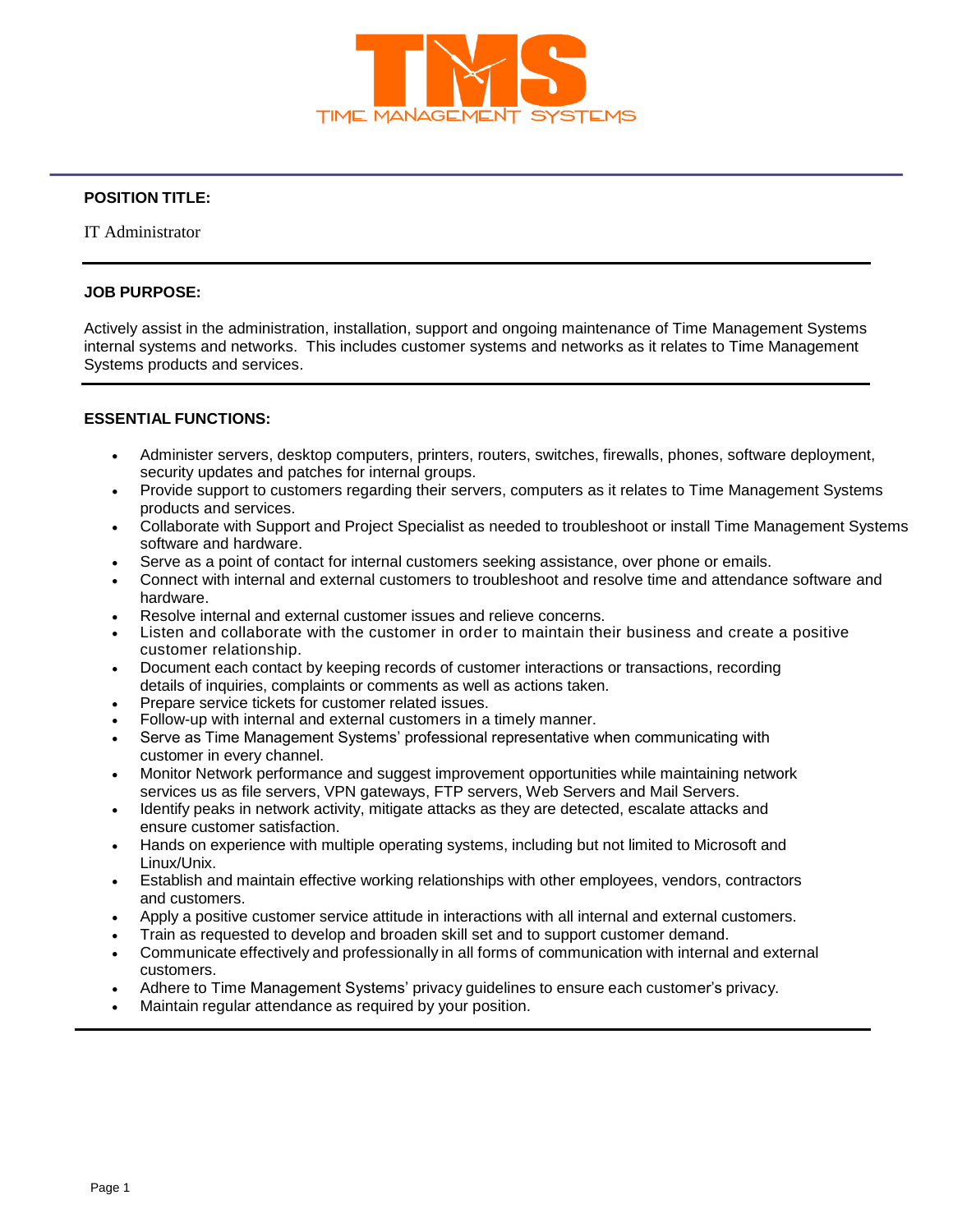

## **ADDITIONAL FUNCTIONS AND RESPONSIBILITIES:**

- Make providing an extraordinary customer experience a daily focus.
- Embrace the culture of empowerment to do the right thing for our customers and company.
- Function as an effective team member while supporting the efforts and concepts of other departments.
- Possess strong verbal and written communication skills.
- Support the mission, vision, and values of Time Management Systems.
- Apply personal ethics, honesty, initiative, flexibility, responsibility and confidentiality in all areas of responsibility.
- Possess an enthusiastic, energetic, self-motivated, and detail-oriented approach towards work and all work projects.
- Possess strong problem solving and decision-making skills while using good judgment.
- Multi-task and change from one task to another without loss of efficiency or composure.
- Maintain a positive work atmosphere by acting and communicating in a manner so that you get along with customers, clients, co-workers and management.
- Identify opportunities for improvement while creating and implementing viable solutions
- Actively follow Time Management Systems' policies and procedures.
- Must be able to travel when necessary.
- Perform other duties as assigned.

Note: Management reserves the right to assign or reassign functions and responsibilities to this job description at any time.

#### **EXPERIENCE AND EDUCATION:**

- Bachelor's or Associates' Degree required.
- Knowledge of / experience with technologies including Windows Server, Active Directory and Network stack.
- Typing and email skills required.
- Minimum of 4 years of server and technical experience preferred.
- Excellent communications skills.
- Ability to adapt and excel in a fast-paced work environment.

#### **WORK ENVIRONMENT AND PHYSICAL DEMANDS:**

- The employee is occasionally required to reach with hands and arms, stoop, kneel, or crouch. The employee may occasionally lift and/or carry loads of up to 35 lbs.
- May remain at workstation for long periods at a time.
- Heavy keyboard/mouse usage required.
- The noise level in the work environment is moderate.
- Employees may be required to work in excess of 40 hours per week and other than normal business hours, such as holidays, evenings and weekends as business demands.

| <b>REPORTS TO:</b>         | Director of Customer Support |
|----------------------------|------------------------------|
| <b>WORK GROUP:</b> Support |                              |

**REPORTS TO:** Director of Customer Support **WAGE TYPE:** Exempt  $EEOC$  **CODE:**